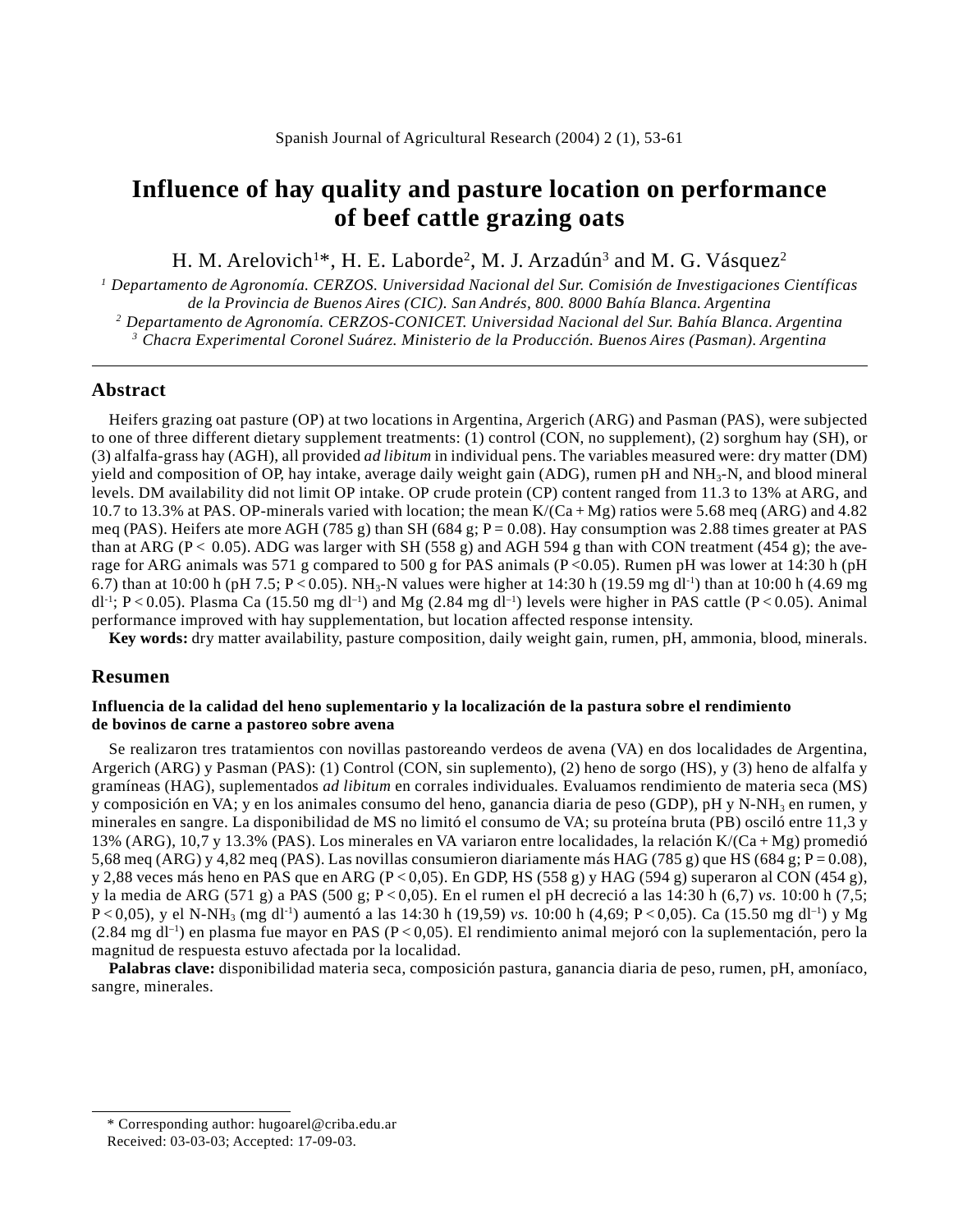# **Introduction**

Beef cattle frequently graze oat pasture (OP) in semiarid and sub-humid Argentina. In this temperate area of the southern hemisphere, the grazing season is from late autumn till early spring (May-October). Producers mainly use this forage for growing and finishing steers and heifers. Regionally, many producers find lower animal weight gains than the average usually reported for winter annuals (700 g  $d^{-1}$  per head; Wheeler, 1981; Rosso and de Verde, 1992).

Numerous factors can affect the weight gain of cattle grazing lush grasses. Climatic conditions may influence animal requirements and voluntary intake (NRC, 1996). An extremely low dry matter content in pasture can also diminish forage intake and animal response (Vèrité and Journet, 1970). Additionally, the variability in chemical components of the forage (Beever *et al*., 1978; Elizalde and Santini, 1992) and dry matter availability per hectare have a major impact on forage utilization and animal productivity (Wheeler, 1981; Allison, 1985; NRC, 1987).

Some authors suggest that a low ratio of soluble carbohydrate to available N reduce the efficiency of N use (Hogan and Weston, 1969; Beever, 1984; Elizalde and Santini, 1992). The Ca and Mg contents of small grain forages can also limit the productivity of pregnant or lactating cows (Grunes *et al*., 1984). Under certain circumstances, growing ruminants may suffer sub-clinical Ca and Mg deficiencies.

Though geographically close, different locations can cause variability in animal responses because of their different soils, level of solar radiation, photoperiod or bioclimate (Johnson, 1987). The growth of grazing animals is the result of a multiple interaction of all these variables. In this complex model, diverse factors would have a different impact in distinct periods of the grazing season, leading to changes in animal performance from one year to the next.

Adequate supplementation programs may reduce the variability in the growth rate of beef cattle grazing fresh oats. However, regionally, producers frequently include hay in the diet. They believe that dry forage prevents a fall in dry matter intake and lowers the incidence of diarrhoea. Unfortunately, the nutritive value of such hay is frequently lower than that of the pasture, and this probably affects weight gain.

Supplemental feed quality, as well as geographic location of the pasture (with different DM yield and composition) are important factors affecting the productivity of cattle grazing fresh OP. The present work evaluated how supplementing oat-grazing cattle with hays of different nutritional quality affected beef productivity and related variables in two locations.

# **Material and Methods**

Two simultaneous experiments were conducted at two locations in Argentina: the Pasman Experimental Station (PAS; 37º 13'S, 62º 11'W) and the Argerich Experimental Station (ARG; 38º 46'S, 62º 38'W). Mean temperatures and precipitation for May, June, July, August, September and October were collected and contrasted with historical data. The soil at PAS was a typical Argiudoll fine loam, while at ARG it was a typical Haplustoll loam.

### **Pastures**

Oat pastures (*Avena sativa* cv. Suregrain) were planted at PAS and ARG in the first week of March following two tillages with a disk plough, once in mid November and once prior to seeding (plant density approx.  $300$  seeds m<sup>-2</sup>). The size of the grazing paddocks was 12 ha at both locations. Dry matter (DM) availability was determined at 25 (ARG) and 28 (PAS) day intervals. The sampling dates were July  $4<sup>th</sup>$ , August  $1<sup>st</sup>$ , August 28<sup>th</sup> and September 17<sup>th</sup> at ARG, and June 26<sup>th</sup>, July  $16<sup>th</sup>$ , August  $12<sup>th</sup>$  and September 6<sup>th</sup> at PAS. The first sampling date for the two locations —June  $26<sup>th</sup>$  (PAS) and July  $4<sup>th</sup> (ARG)$ — were considered equivalent sampling dates (ESD I). The remaining sampling date pairs were named similarly: ESD II, III and IV. A 0.25 m<sup>2</sup> quadrat was thrown 15 times at random across every paddock on each sampling date. Plants were hand-cut at a height of 8 cm and samples dried in a forced-air oven at 60ºC for 72 h. These samples were then composited by date, ground to pass a 2 mm sieve and saved for chemical analysis. All were analysed for DM, total crude protein ( $CP = \% N \times 6.25$ ), NPN (by subtracting true protein from total CP), and ash content (AOAC, 1990), NDF and ADF (Goering and Van Soest, 1970). Ca, Mg, Na and K were acid extracted from forage samples by wet digestion (AOAC, 1990) and determined via plasma emission spectrophotometry (ICPS Shimadzu model 1000III). The  $K/(Ca+Mg)$  ratio, expressed in meq, was calculated for the OP samples to check the validity of this relationship with Mg plasma levels in growing animals (Kemp and Hart, 1957).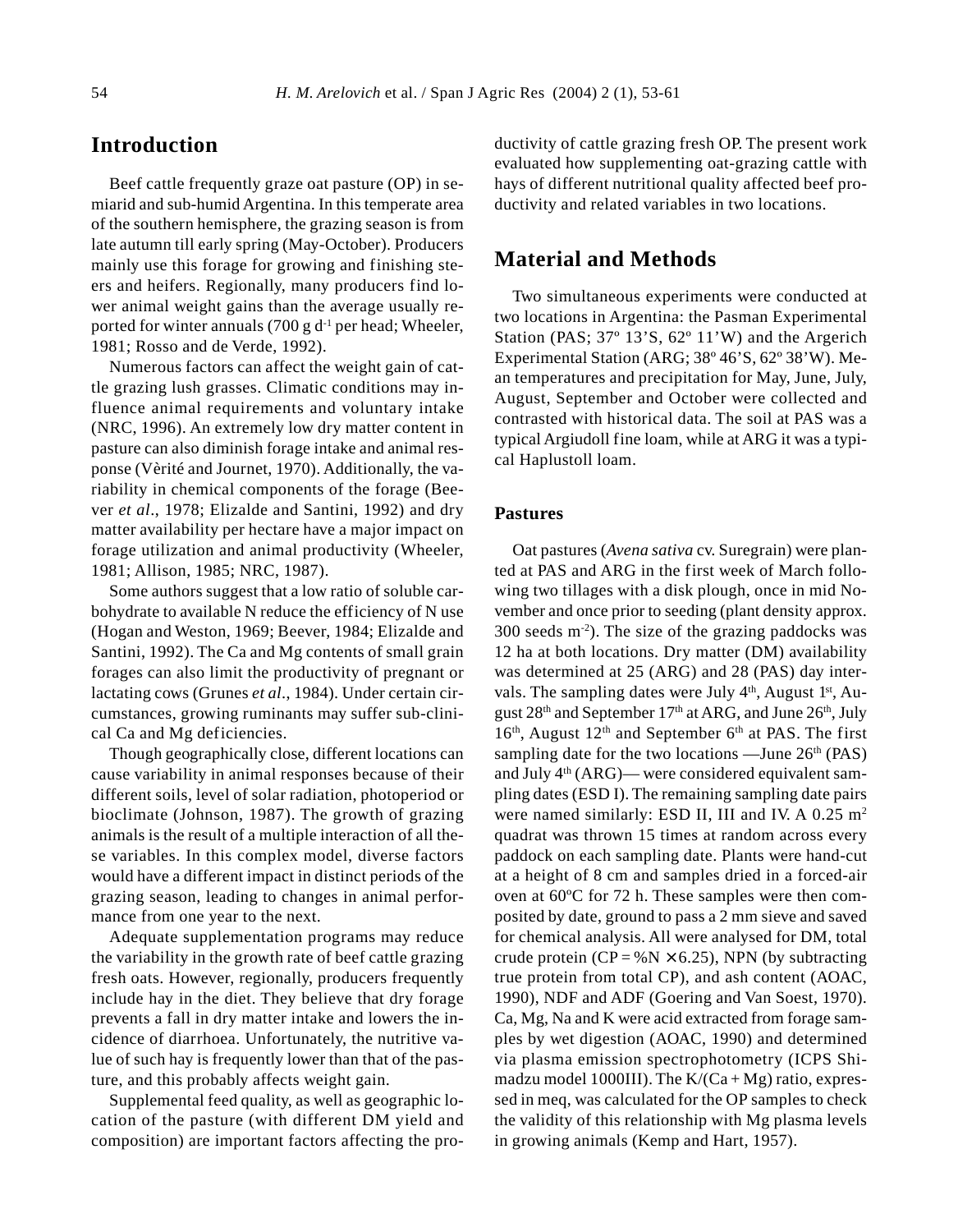### **Animals and treatments**

The cattle (Aberdeen Angus heifers, 36 in PAS and 30 in ARG with an initial liveweight of 164 and 154 kg respectively) grazed OP continuously for 84 days at PAS and 75 days at ARG. Grouped by weight, the animals were randomly assigned to one of the following supplemental treatments: 1) control (CON), no supplement, 2) sorghum hay (SH) or 3) alfalfa-grass hay (AGH). This allowed animal weights to be kept similar throughout the supplemental treatments. The cows were treated with Ivermectin to control parasites at the beginning of the trial. To protect pasture from trampling, the heifers grazed from 10:00 to 17:00 h daily. During the night they were housed in individual pens where they received the supplementary hay.

The SH bales (*Sorghum bicolor*) were made from forage sorghum harvested in an advanced state of maturity. The AGH bales were made of a mixed pasture —about 90% alfalfa (*Medicago sativa)* and 10% canary grass (*Phalaris bulbosa*)— harvested when the alfalfa was in the midbloom stage. SH an AGH bales were randomly allocated to each pasture location. The hay was chopped and provided *ad libitum* in bunk feeders. Subsamples obtained from several bales were composited as a single sample for each type of hay and saved for chemical analyses. The analytical determinations made with the hay were the same as those made with OP.

#### **Animal measurements**

Daily hay intake was estimated from the difference between the material offered and rejected by 12 animals at both locations over two 7 days periods during the trial (end of July and end of August). Animal liveweights were obtained at intervals of about 25 days at ARG and 28 days at PAS to calculate partial and total average daily gains (ADG). Partial ADG between two consecutive weighing dates were determined by measuring the liveweight change and then assigning the recorded ADG values to Periods I, II and III.

The evaluations of ADG were coincident with DM availability measurements. Animals were weighed at 09:00 h before grazing. Samples of ruminal fluid were obtained from three randomly selected animals from each treatment before 10:00 h and after grazing at 14:30 h. The rumen sampling dates were July  $25<sup>th</sup>$ , August  $16<sup>th</sup>$ and September 13<sup>th</sup> at ARG, and July 23<sup>rd</sup>, August 18<sup>th</sup>

and September 3rd at PAS. Ruminal fluid was obtained by applying vacuum to an oesophageal tube fitted with a suction strainer attached to a 500 ml bottle. The extracted fluid was immediately filtered through 4 layers of cheesecloth and the pH determined. To stop microbial activity, 50 ml of filtered fluid was acidified with 2 ml of a 6 N HCl solution (Merchen *et al*., 1986). Samples were then frozen until analysis for  $N-NH_3$  content by the phenyl-hypochlorite method (Broderick and Kang, 1980). Blood was collected via jugular venipuncture from the same animals sampled for ruminal liquid at 10:00 h. The samples were allowed to clot at room temperature for 30 min before centrifugation at  $2,300 \times g$  for 15 min. Plasma was separated and frozen for mineral analysis. Blood plasma was analysed for Ca, Mg, Na and K by plasma emission spectrophotometry (ICPS Shimadzu model 1000III).

### **Statistical analysis**

ANOVA for a completely randomised design was performed using the GLM procedure of SAS (1985). A t test was used to compare means. Supplemental DM intake was analysed by location, treatment, and by weighing period between two consecutive dates in the model. Since location by treatment was not significant, it was used to test for the main effects. For ADG data, the effects of location, treatment and the interaction *location x treatment* were tested with the residual error. For the rumen data, location, treatment, sampling date and hour affected the model. Then, the effect of location was tested with the interaction *hour x location* as the error. The effects of treatment and location by treatment were tested with the sum of the interactions *treatment x hour* plus *treatment x location x hour* as the error term. The effect of sampling date was treated as a repeated measure, where date, *treatment x date* and *location x date x treatment* were tested with the residual error. For blood data, the model effects were location, treatment and sampling date. The main effects and interactions were tested with the residual error.

# **Results**

The total rainfall of 393 mm for PAS and 335 mm for ARG (May-October) was 44% and 50% higher, respectively, than the 40-years mean historic data for these locations. The lowest daily mean temperatures we-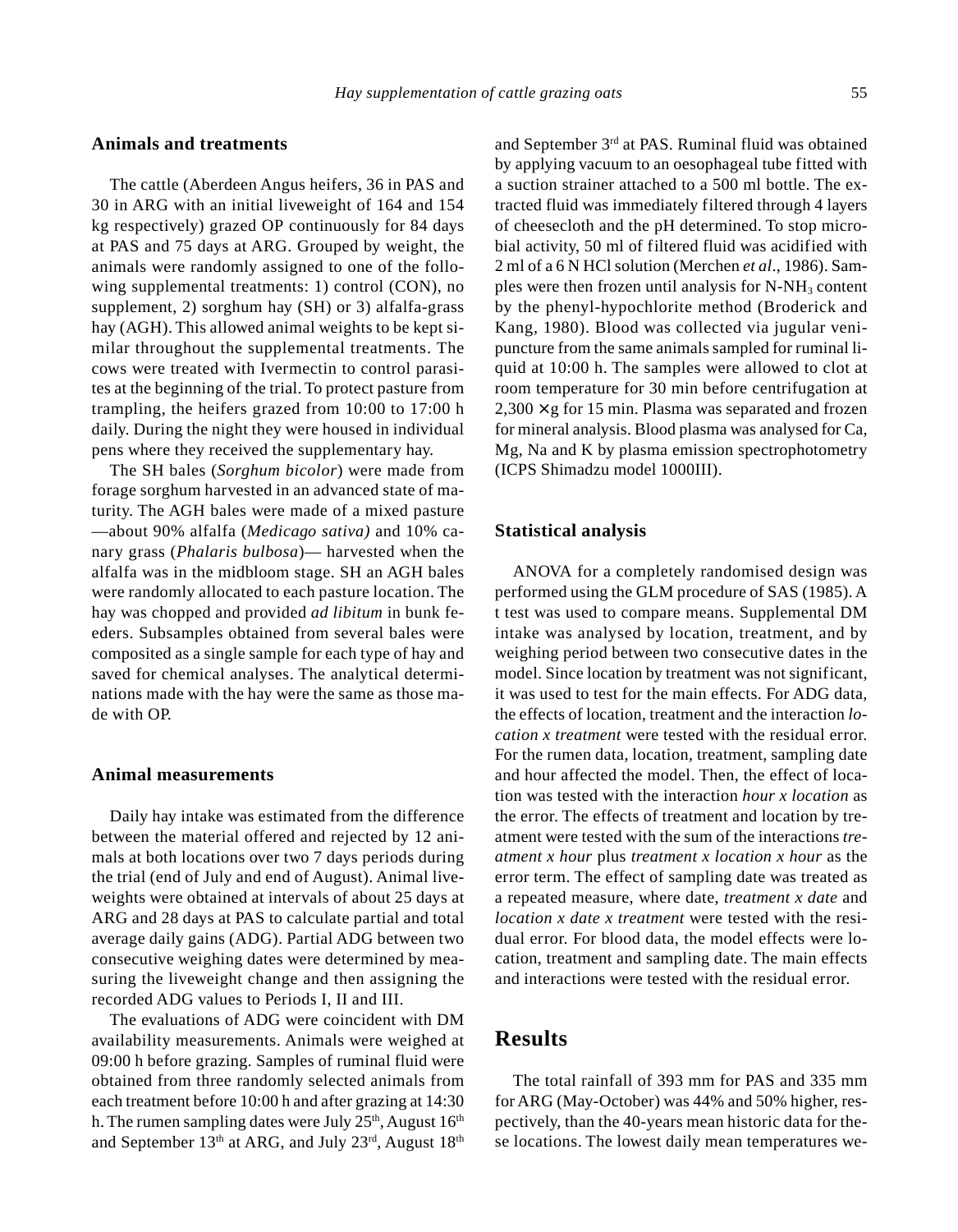|                      | <b>Equivalent sampling date</b> |                             |                     |                             |                      |                      |                      |                     |  |  |
|----------------------|---------------------------------|-----------------------------|---------------------|-----------------------------|----------------------|----------------------|----------------------|---------------------|--|--|
| Item*                | I                               |                             | $\mathbf{H}$        |                             | III                  |                      | IV                   |                     |  |  |
|                      | $\bf{ARG}$<br>Jul 4             | <b>PAS</b><br><b>Jun 26</b> | $\bf{ARG}$<br>Aug 1 | <b>PAS</b><br><b>Jul 16</b> | $\bf{ARG}$<br>Aug 28 | <b>PAS</b><br>Aug 12 | <b>ARG</b><br>Sep 17 | <b>PAS</b><br>Sep 6 |  |  |
| Yield $(kg ha^{-1})$ | 3,102                           | 2,910                       | 3,866               | 3,375                       | 2,309                | 3,795                | 1,636                | 1,492               |  |  |
| $DM content (\%)$    | 17.7                            | 20.1                        | 24.6                | 20.8                        | 32.6                 | 28.6                 | 28.8                 | 24.1                |  |  |
| Ash $(\%)$           | 10.8                            | 10.2                        | 11.0                | 8.3                         | 15.0                 | 10.5                 | 15.4                 | 14.0                |  |  |
| NDF(%)               | 44.2                            | 44.1                        | 45.2                | 40.5                        | 61.6                 | 47.6                 | 59.6                 | 62.9                |  |  |
| $ADF$ $(\%)$         | 24.4                            | 22.1                        | 24.3                | 20.7                        | 21.3                 | 24.4                 | 31.7                 | 34.2                |  |  |
| CP(%)                | 12.7                            | 13.3                        | 11.3                | 11.3                        | 11.6                 | 10.7                 | 13.0                 | 12.0                |  |  |
| NPN(%)               | 3.7                             | 3.3                         | 3.0                 | 3.0                         | 2.8                  | 3.8                  | 2.0                  | 3.1                 |  |  |
| Ca(%)                | 0.20                            | 0.26                        | 0.17                | 0.25                        | 0.24                 | 0.27                 | 0.26                 | 0.46                |  |  |
| $Mg(\%)$             | 0.13                            | 0.10                        | 0.14                | 0.09                        | 0.21                 | 0.10                 | 0.20                 | 0.13                |  |  |
| Na $(%)$             | 0.12                            | 0.11                        | 0.20                | 0.04                        | 0.16                 | 0.08                 | 0.13                 | 0.07                |  |  |
| $K$ (%)              | 3.05                            | 2.66                        | 2.75                | 2.13                        | 2.01                 | 1.80                 | 2.68                 | 2.11                |  |  |

**Table 1.** Oat pasture dry matter availability and nutrient content at Argerich (ARG) and Pasman (PAS)

\* Yield and nutrient content are expressed as dry matter. DM: dry matter. NDF: neutral detergent fibre. ADF: acid detergent fibre. CP: crude protein. NPN: non protein nitrogen.

re 6.8°C and 7.5ºC in the months of June-July for PAS and ARG respectively. Temperatures were no different from their respective 40-year average, but ARG was about 1.5ºC warmer than PAS when averaged over the five months.

#### **Oat pasture availability and hay composition**

Table 1 shows the monthly DM yield and composition for PAS and ARG. Herbage mass was similar for both locations, decreasing at the end of the experimental period. The highest values for DM yields were 3,866 for ARG and 3,795 kg ha $^{-1}$  for PAS, both in August. The lowest DM concentration was recorded at ESD I (17.7% at PAS and 20.1% at ARG).

Unexpectedly, the CP concentration almost constantly showed relatively low values, with a small decrease during July and August but increasing again in September. This pattern was similar for both locations. The highest CP values were 13 and 13.3%, and the lowest 11.3 and 10.7% for ARG and PAS respectively. NPN averaged about 26% of total CP across sampling periods and locations. The OP levels of Mg, Na and K were higher in ARG, with Ca higher for PAS. The mean  $K/(Ca+Mg)$  ratio in the OP throughout the period was high: 5.68 and 4.82 meq for ARG and PAS respectively.

The nutritive value of AGH was higher than that of SH, with CP, Ca and K contents markedly higher and NDF lower (Table 2). The interaction between location and treatment was not significant for either hay intake or ADG. Treatment and location means are shown in Table 3. The higher DM intake of AGH (785 g  $d^{-1}$ ) compared to SH (684 g  $d^{-1}$ ) in both locations resulted in a non-significant but important trend  $(P = 0.08)$ . Regardless of the experimental treatment, PAS heifers consumed 2.88 times more hay than ARG heifers  $(P < 0.01)$ .

### **Animal performance**

No significant differences between supplements were detected with respect to ADG, 558 and 594 g for SH and AGH respectively compared to 454 g for

| Table 2. Nutrient composition of supplemental hays |  |  |  |
|----------------------------------------------------|--|--|--|
|----------------------------------------------------|--|--|--|

| Composition*            | Sorghum<br>hay<br>$($ %) | Alfalfa-grass<br>hay<br>$($ %) |  |  |
|-------------------------|--------------------------|--------------------------------|--|--|
| Total dry matter        | 91.1                     | 92.4                           |  |  |
| Neutral detergent fibre | 74.9                     | 62.6                           |  |  |
| Acid detergent fibre    | 46.0                     | 46.4                           |  |  |
| Crude protein           | 3.8                      | 14.4                           |  |  |
| Total ash               | 9.5                      | 10.4                           |  |  |
| Calcium                 | 0.29                     | 0.90                           |  |  |
| Magnesium               | 0.10                     | 0.13                           |  |  |
| Sodium                  | 0.02                     | 0.03                           |  |  |
| Potassium               | 1.35                     | 2.82                           |  |  |

\* All components expressed as dry matter.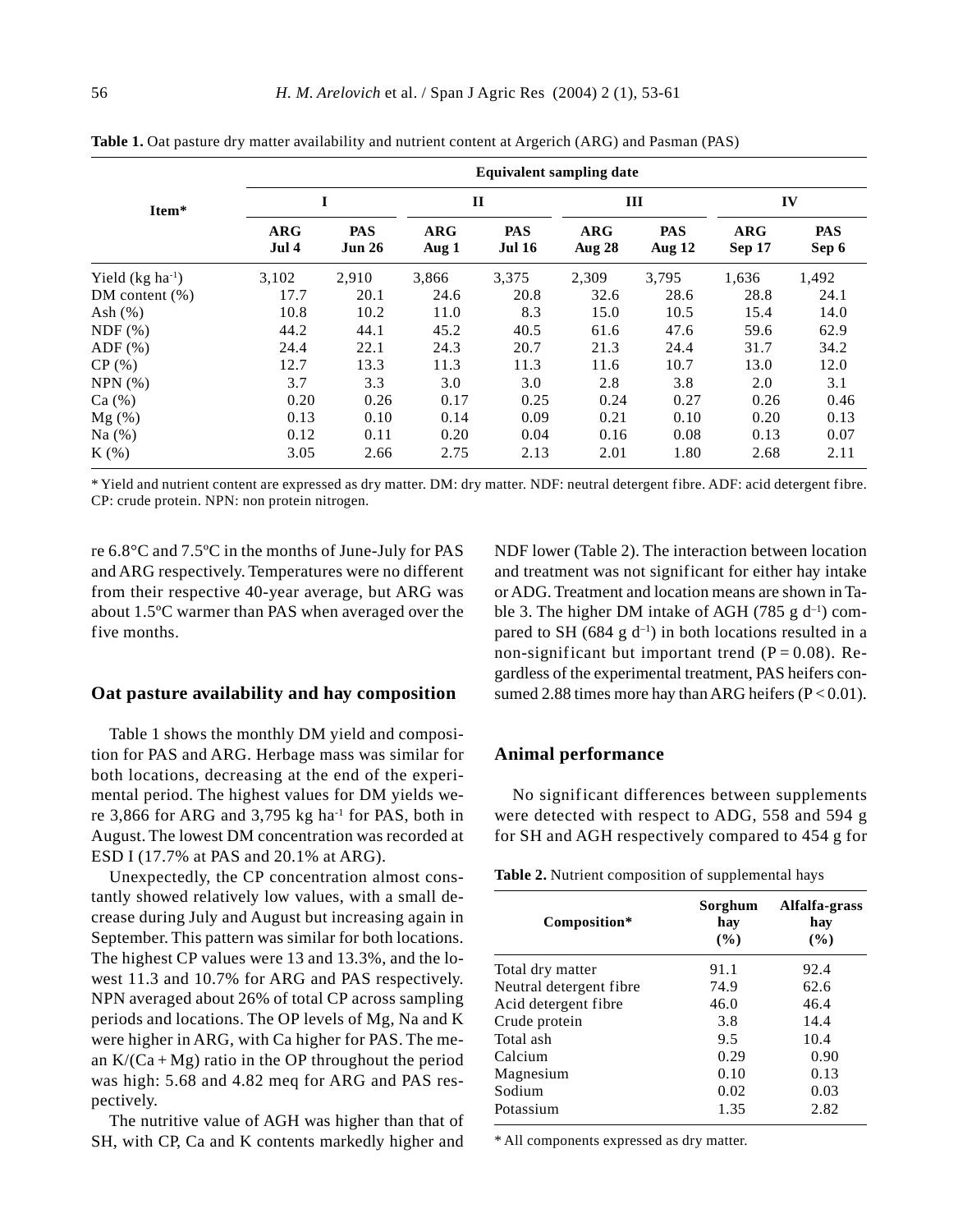| <b>Item</b>                   |                                | <b>Treatment</b> |                  | <b>SEM</b> | Location         |                    | <b>SEM</b> |  |
|-------------------------------|--------------------------------|------------------|------------------|------------|------------------|--------------------|------------|--|
|                               | <b>CON</b><br><b>SH</b><br>AGH |                  |                  |            | $\bf{ARG}$       | <b>PAS</b>         |            |  |
| Hay DM intake $(g d^{-1})$    |                                | 684              | 785              | 30.2       | 378 <sup>a</sup> | 1,090 <sup>b</sup> | 30.2       |  |
| Initial weight (kg)<br>ADG(g) | 156                            | 163              | 159              | 6.0        | 155              | 164                | 6.0        |  |
| $-$ Period I                  | $373^a$                        | 547 <sup>b</sup> | $671^{\rm b}$    | 58.2       | 579              | 481                | 47.5       |  |
| $-$ Period II                 | 523                            | 584              | 618              | 49.2       | 552              | 597                | 40.1       |  |
| - Period III                  | 476                            | 552              | 496              | 34.6       | 588 <sup>a</sup> | 428 <sup>b</sup>   | 28.3       |  |
| Total                         | 454 <sup>a</sup>               | 558 <sup>b</sup> | 594 <sup>b</sup> | 23.6       | 571 <sup>a</sup> | 500 <sup>b</sup>   | 19.3       |  |

**Table 3.** Dry matter intake of supplemental hay and average daily weight gain by treatment and location

CON: control, no supplement. SH: sorghum hay. AGH: alfalfa-grass hay. SEM: standard error of the mean. a,b Row means within treatment or location are different (P < 0.05). Non-significant trend for supplemental DM intake by treatment (P = 0.08).

CON ( $P < 0.05$ ). A significant location effect was evident with an average of 571 g for ARG compared to 500 g for PAS heifers. Only in ADG-Period II there were no differences with respect to treatment or location (Table 3).

The ruminal fluid data collected are shown in Table 4. The pH for CON was 7.22, higher than that for animals fed supplemental treatments  $(P < 0.05)$ . Differences in average pH for location were also detected. The mean pH values were above 7 for both treatments and locations. However, the largest effect on pH was due to sampling hour; at 14:30 h the pH averaged 6.70 compared to 7.50 at 10:00 h. High variability was seen in the  $NH<sub>3</sub>-N$  determinations. A non-significant

trend was observed for higher rumen  $NH<sub>3</sub>-N$  concentrations with AGH treatment  $(13.73 \text{ mg d}^{-1})$  and ARG location (14.70 mg dl<sup>-1</sup>). Nevertheless, the  $NH<sub>3</sub>-N$  concentration was higher at 10:00 h than that at 14:30 h, with values of 4.69 and 19.59 mg  $dl^{-1}$  respectively  $(P<0.01)$ . Interactions were non-significant both for pH or NH<sub>3</sub>-Nconcentration.

Plasma Ca, Mg, K and Na levels were unaffected by hay supplementation (Table 5). Although within the normal range, Mg plasma concentrations were higher in PAS heifers  $(2.84 \text{ mg d}^{-1}, P < 0.05)$ . However, the interactions *location x date*, and *location x treatment*  $(P<0.01)$  were present for Ca and K, and Na respectively.

| <b>Item</b>                           | <b>Treatment</b>           |                            |                            | <b>SEM</b>   | Location                   |                           | <b>SEM</b>   | Hour                                   |                                         | <b>SEM</b>   |
|---------------------------------------|----------------------------|----------------------------|----------------------------|--------------|----------------------------|---------------------------|--------------|----------------------------------------|-----------------------------------------|--------------|
|                                       | <b>CON</b>                 | <b>SH</b>                  | AGH                        |              | ARG                        | PAS                       |              | 10:00                                  | 14:30                                   |              |
| pH<br>$NH_3-N$ (mg dl <sup>-1</sup> ) | 7.22 <sup>a</sup><br>11.88 | 7.05 <sup>b</sup><br>10.81 | 7.05 <sup>b</sup><br>13.73 | 0.03<br>0.72 | 7.19 <sup>a</sup><br>14.70 | 7.03 <sup>b</sup><br>9.58 | 0.08<br>2.52 | 7.50 <sup>c</sup><br>4.69 <sup>c</sup> | 6.70 <sup>d</sup><br>19.59 <sup>d</sup> | 0.04<br>1.07 |

**Table 4.** Mean pH values and ammonia-N concentration in ruminal fluid by treatment, location and sampling hour

CON: control, no supplement. SH: sorghum hay. AGH: alfalfa-grass hay. SEM: standard error of the mean. a,b Row means within treatment or location are different (P < 0.05). <sup>c,d</sup> Row means within sampling hour (P < 0.01).

| <b>Item</b>                 |            | <b>Treatment</b> |       | <b>SEM</b> | Location        |                    | <b>SEM</b> |
|-----------------------------|------------|------------------|-------|------------|-----------------|--------------------|------------|
|                             | <b>CON</b> | SН               | AGH   |            | ARG             | <b>PAS</b>         |            |
| $Ca \text{ (mg d}l^{-1})$   | 14.05      | 14.78            | 13.58 | 0.67       | $12.77^{\rm a}$ | 15.50 <sup>b</sup> | 0.55       |
| $Mg$ (mg dl <sup>-1</sup> ) | 2.37       | 2.41             | 2.39  | 0.13       | $1.94^{\circ}$  | 2.84 <sup>b</sup>  | 0.11       |
| $K$ (mg dl <sup>-1</sup> )  | 14.44      | 15.34            | 15.52 | 0.66       | 15.84           | 14.36              | 0.53       |
| Na $(mg\, dl^{-1})$         | 262        | 263              | 271   | 5.8        | 271             | 260                | 4.7        |

CON: control, no supplement. SH: sorghum hay. AGH: alfalfa-grass hay. SEM: standard error of the mean. a,b Row means within location are different (P < 0.05). The interactions *location* <sup>×</sup> *date* for Ca and K and *location* <sup>×</sup> *treatment* for Na were significant (P < 0.01).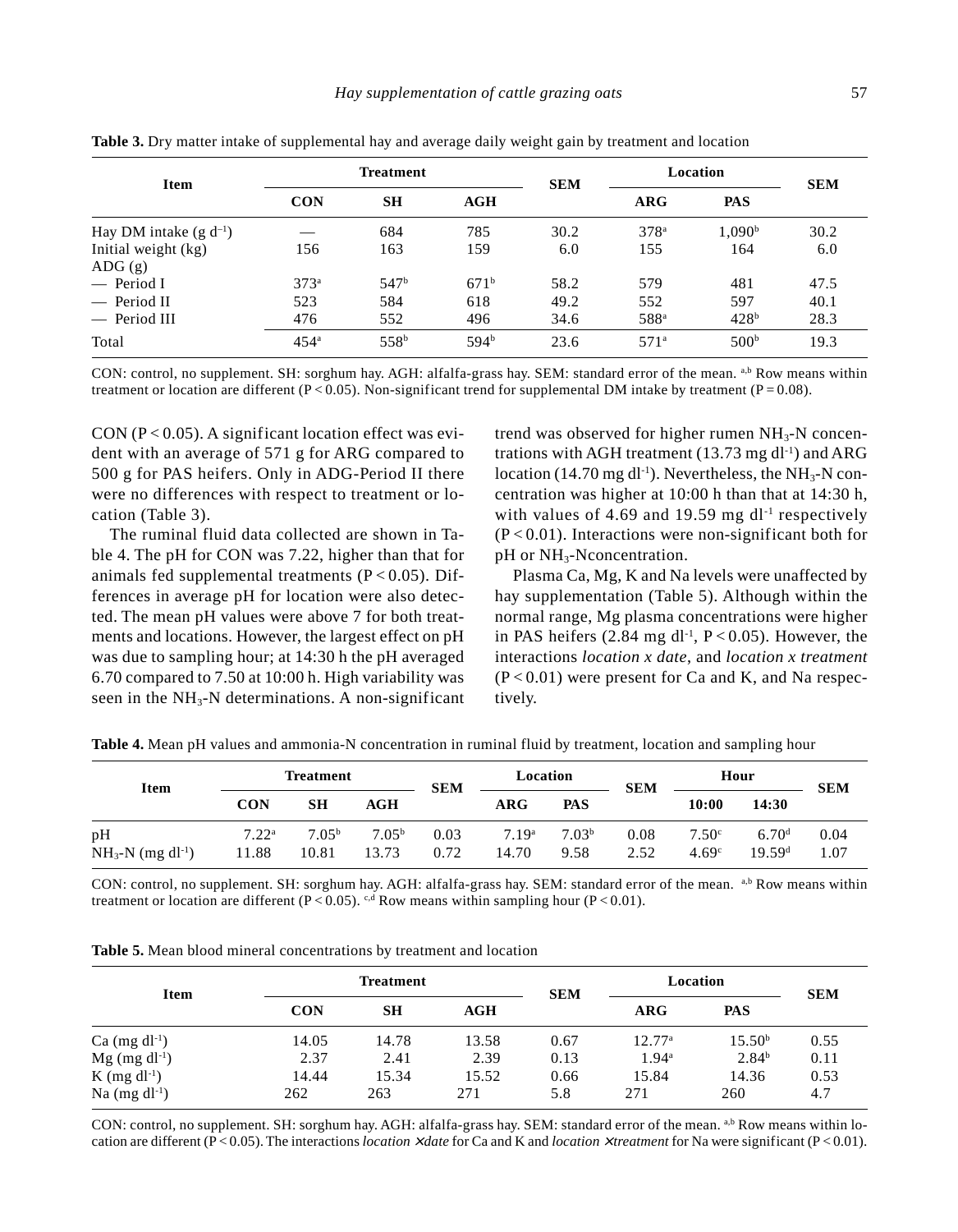# **Discussion**

#### **Oat pasture availability and composition**

Mean temperatures were almost 1.4ºC higher at ARG than at PAS. PAS received 20% more rainfall than ARG, and the mean precipitation for May-October was higher than that of the historic data in both locations. Apparently, the magnitude of climatic differences did not substantially influence the mean DM yield ha-1 –2,728 kg for ARG and 2,893 kg for PAS. The DM availability of OP did not appear to limit voluntary consumption or animal performance. Mott (1984) reported maximum animal performance with forage masses of 1,200-1,600 kg DM ha<sup>-1</sup>.

Producers are usually concerned about low DM content of OP since they believe it affects total DM intake and consequently decreases weight gain. However, the content of water in feeds *per se* should not be expected to influence DM intake until total expected water intake per unit of DM is exceeded (NRC, 1987). In dairy cows, the DM intake grows linearly from 12 to 22% with increasing pasture DM content (Vèrité and Journet, 1970). In the present work, the lowest DM percentages were seen in ESD I with 17.1 and 20.1% for ARG and PAS respectively. The DM contents of OP for ESD II, III and IV were 20% higher. Therefore, except for ESD I, the DM content of the OP do not appear as a primary constraint for DM consumption and animal performance. Pasture DM content may be related to the climatic features of each year, particularly precipitation.

Some authors have reported higher CP values for fertilized as well as non-fertilized small grain pastures (Hogan and Weston, 1969; Croy, 1983; Fay *et al*., 1991; Arelovich *et al.*, 1996). In this study, the CP concentration in OP was lower than expected for each ESD. Therefore, according to protein requirements for heifers (NRC, 1996), the CP supply from OP would limit high animal performance. Poor soil N fertility is the most likely reason for the observed low CP values, particularly at the beginning of the grazing season. Immature forage usually has a high content of soluble protein (10 to 30%), mostly NPN (Beever, 1984; Van Vuuren *et al*., 1991; Elizalde and Santini, 1992). ARG values for NPN as a percentage of CP decreased with advancing maturity from 30 to 15%. However, the NPN values for PAS did not follow the same pattern as those for ARG, rather, these were around 25% with a peak of 36% on August 29<sup>th</sup>, decreasing from then on.

The NPN concentration seems to behave independently of total CP content. Environmental factors associated with geographical location may play a critical role in total N content and the relationships between N fractions of nutritional interest.

The total cell wall content in OP increased with forage maturity towards the end of the grazing period at a rate similar to that reported by others (Cherney and Marten, 1982; Arelovich *et al*., 1996). As expected, the results for ADF paralleled those of NDF. The reported mean mineral contents for OP for March-September at Balcarce, Argentina, were 0.37, 0.17, 3.44 and 0.06% for Ca, Mg, K and Na respectively (Fay *et al*., 1991). These figures are similar to the values found in this study, which, averaged across locations are 0.40, 0.12, 2.11 and 0.06% for Ca, Mg, K and Na respectively. However, mineral concentration changed with sampling date and location. Ca was particularly low at ARG (0.17%) on August  $1<sup>st</sup>$ , while Mg was lowest at PAS (0.09%) on July 16th. Grunes *et al*. (1984) indicated that autumn and winter wheat forage also showed variability for the same variables. According to the limiting values suggested by the NRC (1996), except for the Na content most mean mineral concentrations should support moderate to high growth rates. However, some changes in their relative proportion for a time during the grazing season may induce interactions that alter absorption.

The mean ratio  $K/(Ca+Mg)$  varied according to geographical location. Although it was lower at PAS (4.82) than at ARG (5.68) it exceeded 3.00 meq in both cases, indicating a high risk of a fall in blood Mg (Minson, 1990).

### **Animal performance**

In the present study, hay supplementation improved ADG in cattle grazing OP, regardless of the nutritive value of the hay. However, the best quality hay induced the highest hay consumption and ADG. SH intake was 15 g kg<sup>-1</sup> W<sup>0.75</sup> and AGH intake 17.5 g kg<sup>-1</sup> W<sup>0.75</sup>. In an attempt to protect the OP from trampling damage during night frosts, the animals were systematically removed at 17:00 h from the grazing paddocks. Therefore, grazing was restricted from 17:00 to 10:00 h the next day. In contrast, when grazing freely in lush pastures, the animals would eat small and erratic amounts of hay. Arzadún *et al.* (1989) showed that calves and steers grazing OP without restriction ate very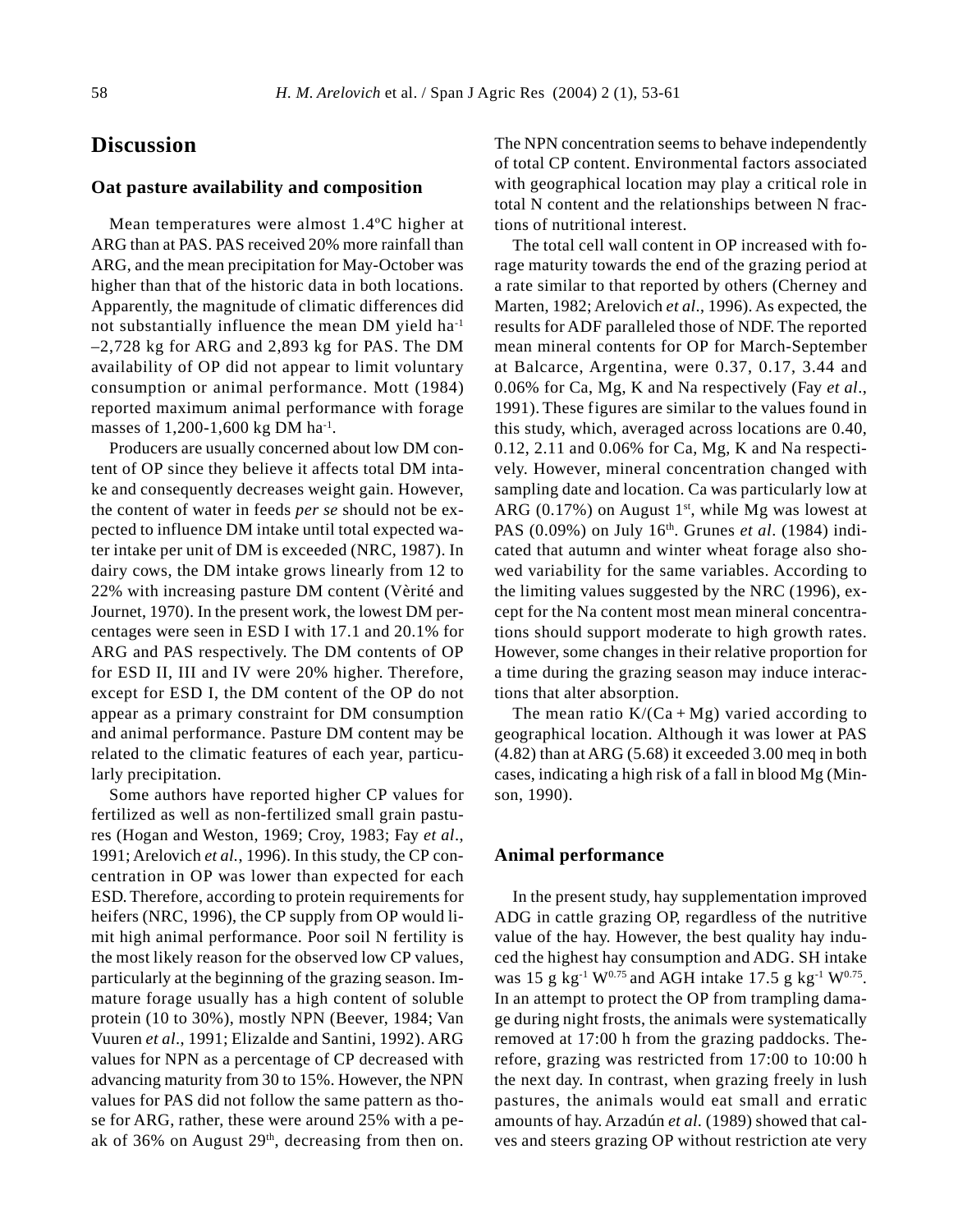little *Setaria italica* hay (0.41 and 0.78 g kg<sup>-1</sup> W<sup>0.75</sup> respectively). The same report showed that ADG (948 g) was not affected by hay feeding and it was higher than the levels observed in our study. When the quality of offered hay is lower than the quality of the pasture, additional hay supply depresses rather than increases animal performance. Mader *et al*. (1983) showed that voluntary intake of low quality roughages was insignificant, and did not affect the live or carcass weight of steers grazing wheat pasture. Moreover, the same hays did not alter the ruminal turnover rate nor modify wheat forage use (Mader and Horn, 1986).

Grazing management, OP quality and DM availability were about the same for both locations. The reason for higher hay intakes at PAS is therefore unclear. Nevertheless in PAS we found a very low initial DM content in the OP (perhaps related to greater precipitation), as well as a lower mean temperature, mainly due to a sharper decrease in night time temperatures. According to other authors (Vèrité and Journet, 1970; NRC, 1987), low DM content may partially explain the difference in hay intake at the two locations.

Since the ARG heifers consumed less hay, a larger energy and protein intake might be expected from the OP, which may have increased the ADG compared with that of the PAS heifers. The main advantage of hay supplementation in this study was probably compensation for the reduction in grazing hours.

The most significant changes in pH were related only to time of day. The pH was lower at 14:30 h than at 10:00 h. A higher pH early in the morning may indicate that animals have not consumed much hay before entering the grazing paddock, the buffering capacity increased by the salivary output. The pH decreased immediately after fresh forage was grazed, and this can be attributed to increased VFA production. Similar pH changes for oats and ryegrass diets were associated with high VFA production during the first hours after grazing (Weston and Hogan, 1968). A pH reduction from 6.8 to about 6.0 causes only a moderate depression in fermentation (Hoover and Miller, 1991). The mean pH at 14:30 h, across treatments and locations, was 6.7. Therefore, significant changes in digestibility or rumen fermentation patterns should not be thought due to a pH effect.

The  $NH_3-N$  concentration of ruminal fluid indicates N availability to rumen microorganisms. A universal constant of 5 mg dl<sup>-1</sup> of  $NH_3$ -N for this fluid (Satter and Slyter, 1974) is widely accepted as the minimum concentration at which maximum microbial growth and activity can take place. The  $NH<sub>3</sub>-N$  concentration was below the critical value of  $5 \text{ mg} \, \text{d}l^{-1}$  before grazing (10:00 h), and four times higher after grazing (14:30 h). Since  $NH<sub>3</sub>-N$  concentration showed large variation among determinations, statistical differences were not detected for treatments and location.  $NH<sub>3</sub>$ -N levels of ARG cattle were numerically higher than those of PAS cows, which can be attributed to a greater consumption of OP (there was 5.4 % more protein in the OP across the whole grazing period for the ARG location). In any case, mean rumen  $NH<sub>3</sub>-N$  largely exceeded 5 mg dl<sup>-1</sup>.

Despite the high variability in rumen N availability, the higher quality hay supplement numerically increased  $NH<sub>3</sub>-N$  values, as shown by a non-significant trend with AGH. Although the CP level of the OP was often limiting for high animal performance, hay supplementation improved not only total CP but also energy supply. When grazing restrictions are imposed, producers usually supplement with hay. Therefore, depending on the quality of that hay, the N supply may be marginal for several hours - as occurred in the experiment with morning sampling. Arelovich *et al*. (2003) reported a dramatic response in productivity to supplemented escape protein in young cattle grazing OP of similar composition to that of this trial.

The differences in blood mineral levels detected in these studies should have no biological or practical significance. Normal plasma levels are 10.0 and 1.8 to 2.0 mg dl<sup>-1</sup> for Ca and Mg respectively (NRC, 1996), and  $250.0$  and  $14.0-18.0$  mg dl<sup>-1</sup> for Na and K respectively (Fontenot and Church, 1979). Most of the observations made indicate variable but normal blood levels for these minerals. This is in agreement with the data discussed above on OP mineral concentration.

For cattle grazing OP, weight gain can be affected by restricted grazing as well as by the type of supplementation program. Wheeler (1981) stated that ADG might vary between 700 and 1000 g in ruminants grazing small grain forages. Other authors also report a similar range of ADG values for cattle grazing winter annuals (Wagner *et al*., 1984; Arzadún *et al*., 1989; Arelovich *et al*., 2003). This expected variability in ADG could make it very difficult to predict animal performance, even when they consume the same type of forage year after year.

In this study, total ADG was closer to 600 g when the highest quality hay was provided. However, ADG could be further improved and variability in performance reduced by feeding concentrates rather than hay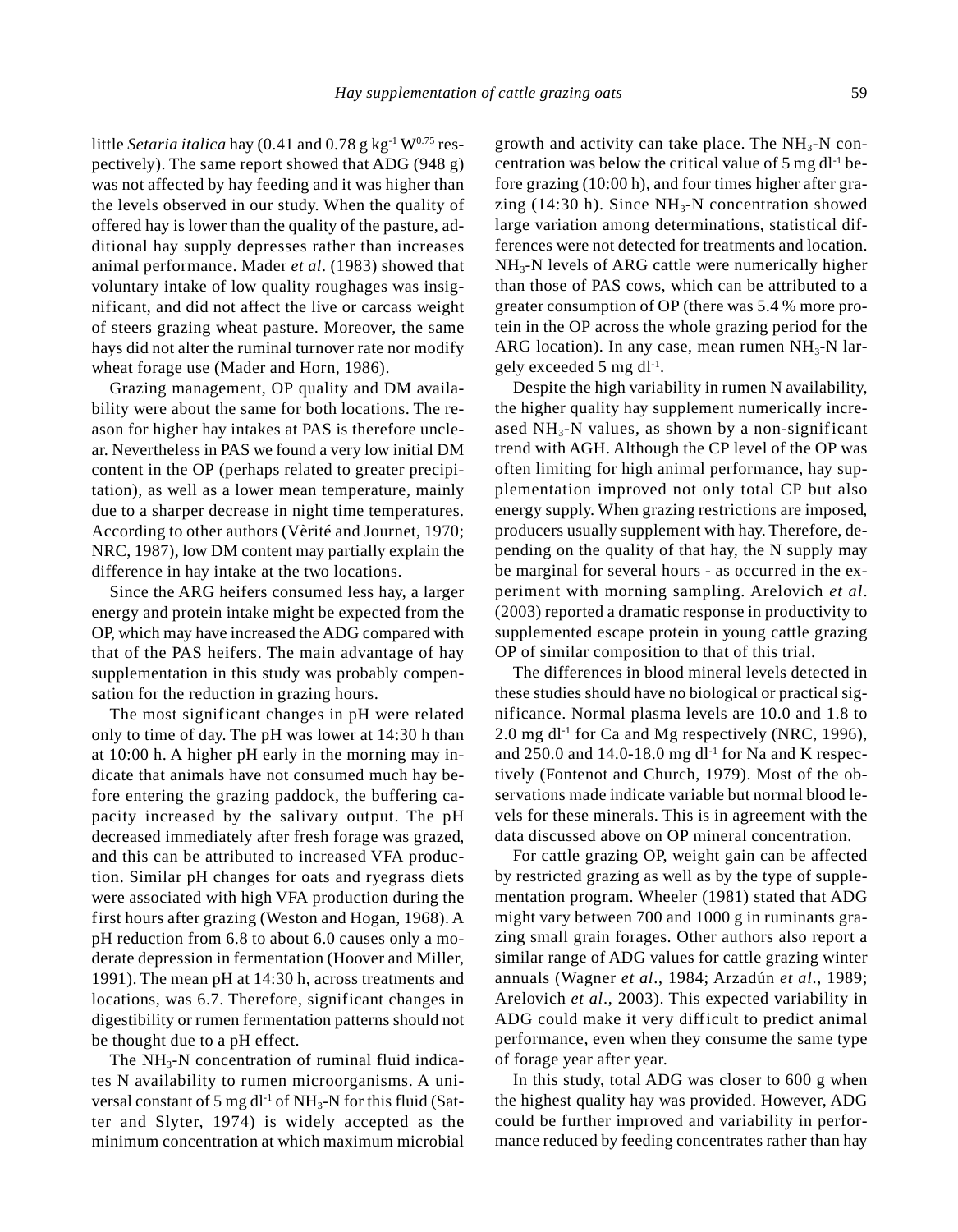to OP cattle grazing. Utley and McCormick (1976) reported higher daily weight gains of 1,340 and 1,357 g when yearling steers were supplemented with wholeshelled corn and rolled sorghum grain respectively. The controls gained only 1,058 g per day. It would also seem that the common practice of enclosing cattle at night to protect pastures from trampling substantially affects performance, although this is partially offset by hay supply.

## **Acknowledgments**

Our apreciation is expressed to the *Consejo Nacional de Investigaciones Científicas y Técnicas* (CONI-CET), the *Universidad Nacional del Sur* (UNS), the *Coronel Suarez Experimental Station* at Pasman, the *Comisión de Investigaciones Científicas de la Provincia de Buenos Aires* (CIC) and the CERZOS- UNS for their assistance in this project.

## **References**

- AOAC, 1990. Official methods of analysis. Association of Official Analytical Chemists. 15<sup>th</sup> ed. Washington, D.C.
- ALLISON C.D., 1985. Factors affecting forage intake by range ruminants: A review. J Range Manage 38, 305-311.
- ARELOVICH H.M., ARZADÚN M.J., LABORDE H.E., VASQUEZ M.G., 2003. Performance of beef cattle grazing oats supplemented with energy, escape protein or high quality hay*.* Anim Feed Sci Technol 105, 29-42.
- ARELOVICH H.M., MIRANDA R., HORN G.W., MEI-LLER C., TORREA M.B. 1996. Oats varieties: forage production, nutritive value and grain yield. Animal Sci Res Rep Okla Agr Exp Sta P-951, 104-108.
- ARZADÚN M.J., ARELOVICH H.M., LABORDE H.E., VI-LLALBA J.J., TORREA M.B., 1989. Oats grazing with low quality hay supplement. Rev Arg Prod Anim 9 (Sup 1), 13.
- BEEVER D.E., 1984. Utilization of the energy and protein components of forages by ruminants - A United Kingdom Perspective. In: National Wheat Pasture Symposium Proceedings (Horn, G.W., ed.). Okla Agr Exp Sta Pub, MP-115, 65-97.
- BEEVER D.E., TERRY R.A, CAMMELL S.B., WALLACE A.S., 1978. The digestion of spring and autumn harvested perennial ryegrass by sheep. J Agr Sci 90, 463-470.
- BRODERICK G.A., KANG J.H., 1980. Automated simultaneous determination of ammonia and total amino acids in ruminal fluid and in vitro media. J Dairy Sci 63, 64-75.
- CHERNEY J.H., MARTEN G.C., 1982. Small grain crop forage potential: I. Biological and chemical determinants of quality and yield. Crop Sci 22, 227-231.
- CROY L.I., 1983. Variety and species effects on forage quantity, forage quality and animal performance. In: National Wheat Pasture Symposium Proceedings (Horn, G.W., ed.) Okla Agr Exp Sta Pub, MP-115, 23-33.
- ELIZALDE J.C., SANTINI F.J., 1992. Nutritional factors that constrain the body weight gains in beef cattle in autumn-winter period. INTA Balcarce, Argentina, Agr Exp Sta Tech Bull 104, 3- 27.
- FAY J.P., CSEH S.B., ORBEA J., 1991. In vitro ruminal digestion of *Avena sativa* and *Paspalum dilatatum* in relation to hypomagnesemia in cattle. J Anim Phisiol An N 65, 1-10.
- FONTENOT J.P., CHURCH D.C., 1979. The macro (major) minerals. In: Digestive physiology and nutrition of ruminants (Church, DC, ed.), Vol 2. O&B Books, Inc., OR. pp. 56-99.
- GOERING H.K., VAN SOEST P.J., 1970. Forage fiber analysis (Apparatus, reagents, procedures and some applications). Agricultural Handbook, US Department of Agriculture, No. 379. ARS, USDA, Washington.
- GRUNES D.L., HUTCHESON D.P., HORN F.P., STEWART B.A., UNDERSANDER D.J., 1984. Mineral composition of wheat forage as related to metabolic disorders of ruminants. In: National Wheat Pasture Symposium Proc (Horn, G.W., ed.). Okla Agr Exp Sta Pub, MP-115, 99-113.
- HOGAN J.P., WESTON R.H., 1969. The digestion of pasture plants by sheep. III. The digestion of forage oats varying in maturity and in the content of protein and soluble carbohydrate. Aust J Agr Res 20, 347-363.
- HOOVER W.H., MILLER, T.K., 1991. Rumen digestive physiology and microbial ecology. Vet Clin N Am-Food A 7, 311-325.
- JOHNSON H.D., 1987. Bioclimate effects on growth, reproduction and milk production. In: Bioclimatology and the adaptation of livestock (Johnson H.D. ed.). World Animal Science, B5, Elsevier, Amsterdam, pp. 35-57.
- KEMP A., HART M.L., 1957. Grass tetany in grazing milk cows. Neth J Agr Sci 5, 4-17.
- MADER T.L., HORN G.W., 1986. Low quality roughages for steers grazing wheat pasture. II. Effect of wheat forage intake and utilization. J Anim Sci 62, 1113-1119.
- MADER T.L., HORN G.W., PHILLIPS W.A., MCNEW R.W., 1983. Low-quality roughages for steers grazing wheat pasture. I. Effect on weight gains and bloat. J Anim Sci 56, 1021-1028.
- MERCHEN N.R., FIRKINS J.L., BERGER L.L., 1986. Effect of intake and forage level on ruminal turnover rates, bacterial protein synthesis and duodenal amino acid flows in sheep. J Anim Sci 62, 216-225.
- MINSON D.J., 1990. Forage in ruminant nutrition (Cunha T.J., ed.). Academic Press, Inc. 483 pp.
- MOTT G.O., 1984. Relationship of available forage and animal performance in tropical grazing systems. Proc. Am. Forage Grassl. Counc., pp. 373-382.
- NRC, 1987. Predicting feed intake of food-producing animals. National Academy Press, Washigton DC, USA.
- NRC, 1996. Nutrient requirements of beef cattle (7th Ed.). National Academy Press, Washigton DC, USA.